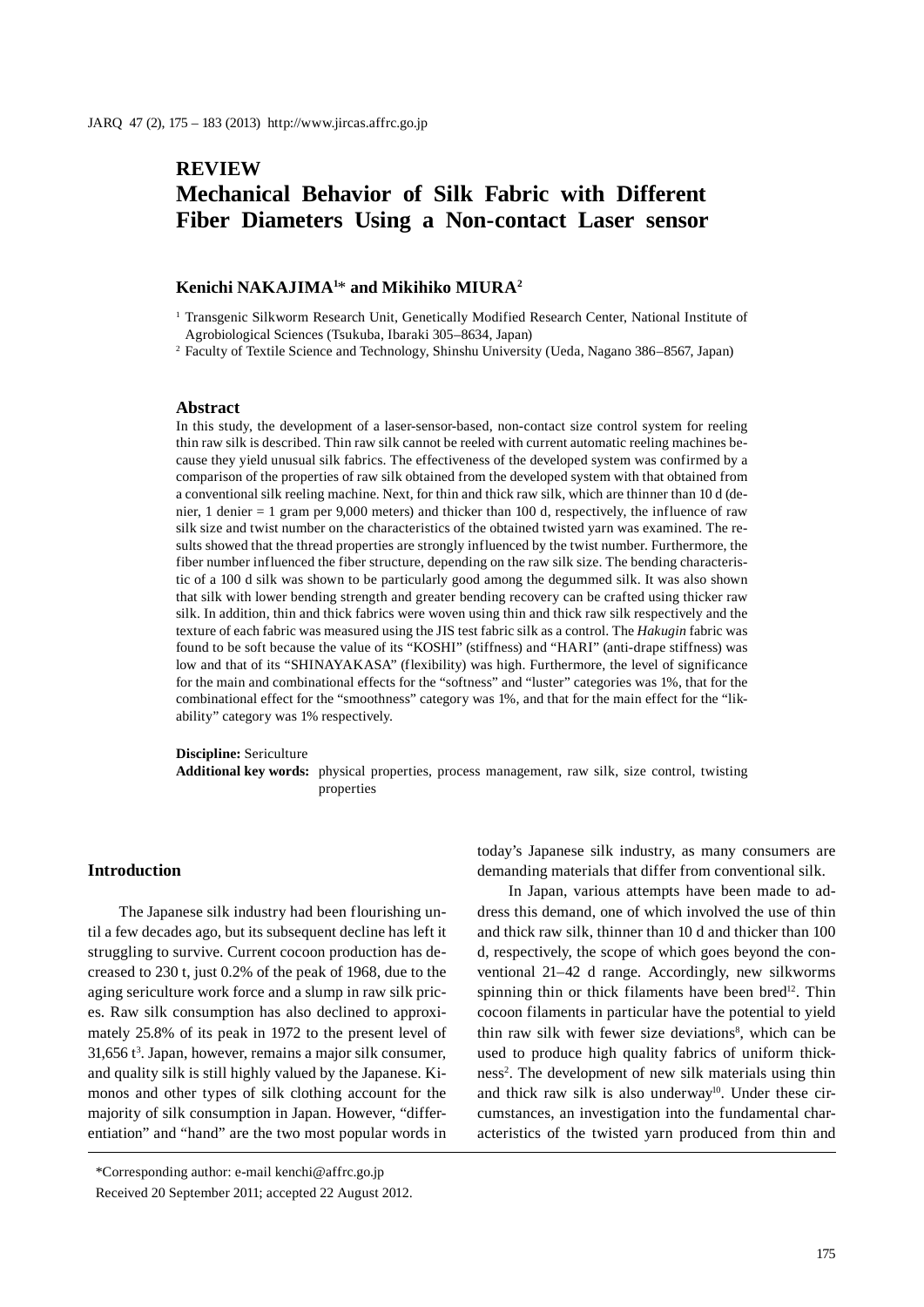thick raw silk seems warranted, which will hopefully spawn new potential applications for silk yarn.

#### **Materials and methods**

# **1. Development of a laser sensor-based size control unit to produce high-quality thin silk**

We used cocoons made by a breed of *Bombyx mori* silkworms *Hakugin* with average cocoon filament size of 1.15 d.

We placed a laser sensor (LX2-02; Keyence, wavelength: 780nm, optical axis width: 5 mm) in the upper part of the croisure of a simple reeling machine (homemade), and measured the width of the raw silk passing under the laser light during reeling. Fig. 1 shows the size control unit built for this application, comprising a laser sensor unit (LX2-V10, Keyence), an A/D conversion unit (KV-AD40, Keyence), a CPU unit (KV-700, Keyence), a PC, and an upper- and lower limit warning lamp. The measurements are digitally recorded by the PC, which facilitates size control of the same. We set guides on the top and bottom of the laser-sensor-based control unit to boost measurement stability and also devised a way to reduce contact with the thread<sup>4</sup>. The sampling speed of this system was 12,500 samples/s, but we set it to 2 times/s considering the processing capacity of the PC. A normal automatic reeling machine, has a search capacity of once



**Fig. 1. Outline of the laser-sensor-based size control system** Laser sensor (LX2-V10, Keyence), A/D transformation unit (KV-AD40, Keyence), CPU unit (KV-700, Keyence), PC (NEC, OS: Windows XP).

every 2 s, though shorter times are also possible. The data are recorded by the PC in plain text format, whereupon various forms of analysis are possible using Microsoft Excel. In addition, an electrical signal is output when the limit value is exceeded, as determined by the upper and lower limit level set for the raw silk width, in which case each lamp can be turned on.

In addition, we measured the raw silk size when reeling 10 d raw silk on a simple reeling machine (homemade; reeling speed, 50 m/min) and on an automatic reeling machine for cocoon testing (CT2; Nissan; reeling speed, 150 m/min). Furthermore, we rewound the reeled raw silk, measured the raw silk width when rewinding with this system, and then compared both data sets. We also made a 50 m sizing skein, measured the raw silk size, and then compared the actual and measured values. Table 1 shows the five different measurements taken.

# **2. Effects of size and twist number on the characteristics of silk twisted yarn**

We used cocoons with an average filament size of 2.89 d, produced by a strain of *Bombyx mori* silkworms called *Shunrei × Shogetsu*, which is commonly reared in Japan.

### (1) Raw silk

After cooking the cocoons, four different sizes of raw silk  $-10$ , 27, 42, and 100 d — were reeled using an automatic reeling machine for cocoon testing at a rate of 150 m/min. We improved the reeling machine during production because thin (10 d) and thick (100 d) raw silk were outside the certified range of the automatic reeling machine. For 10 d raw silk, the thread guide pulley position was adjusted to fit the thin raw silk, and the size detector was modified with a custom-made part. While reeling 100 d raw silk, the reeling tension increased significantly to the point of interrupting the process. We placed a 100 g weight on the reeling machine sensor lever to resolve this problem<sup>5</sup>.

In addition, we measured the tensile strength, elongation, and Young's modulus of the 10, 27, 42, and 100 d

| Table 1. Five different measurements and their identification numbers |  |
|-----------------------------------------------------------------------|--|
|-----------------------------------------------------------------------|--|

| Measurement<br>identification<br>number | Method of reeling                                                                                       | Detail of measurements                                   |
|-----------------------------------------|---------------------------------------------------------------------------------------------------------|----------------------------------------------------------|
| A0                                      |                                                                                                         | Raw silk width recorded during reeling                   |
| A1                                      | 10 denier raw silk produced using a laser-sensor-<br>based unit installed in a homemade reeling machine | Raw silk width measured with a laser-sensor-based system |
| A <sub>2</sub>                          |                                                                                                         | Size computed based on 50 m raw silk                     |
| B1                                      | 10 denier raw silk produced using an automatic                                                          | Raw silk width measured with a laser-sensor-based system |
| <b>B2</b>                               | reeling machine with conventional size detectors                                                        | Size computed based on 50 m raw silk                     |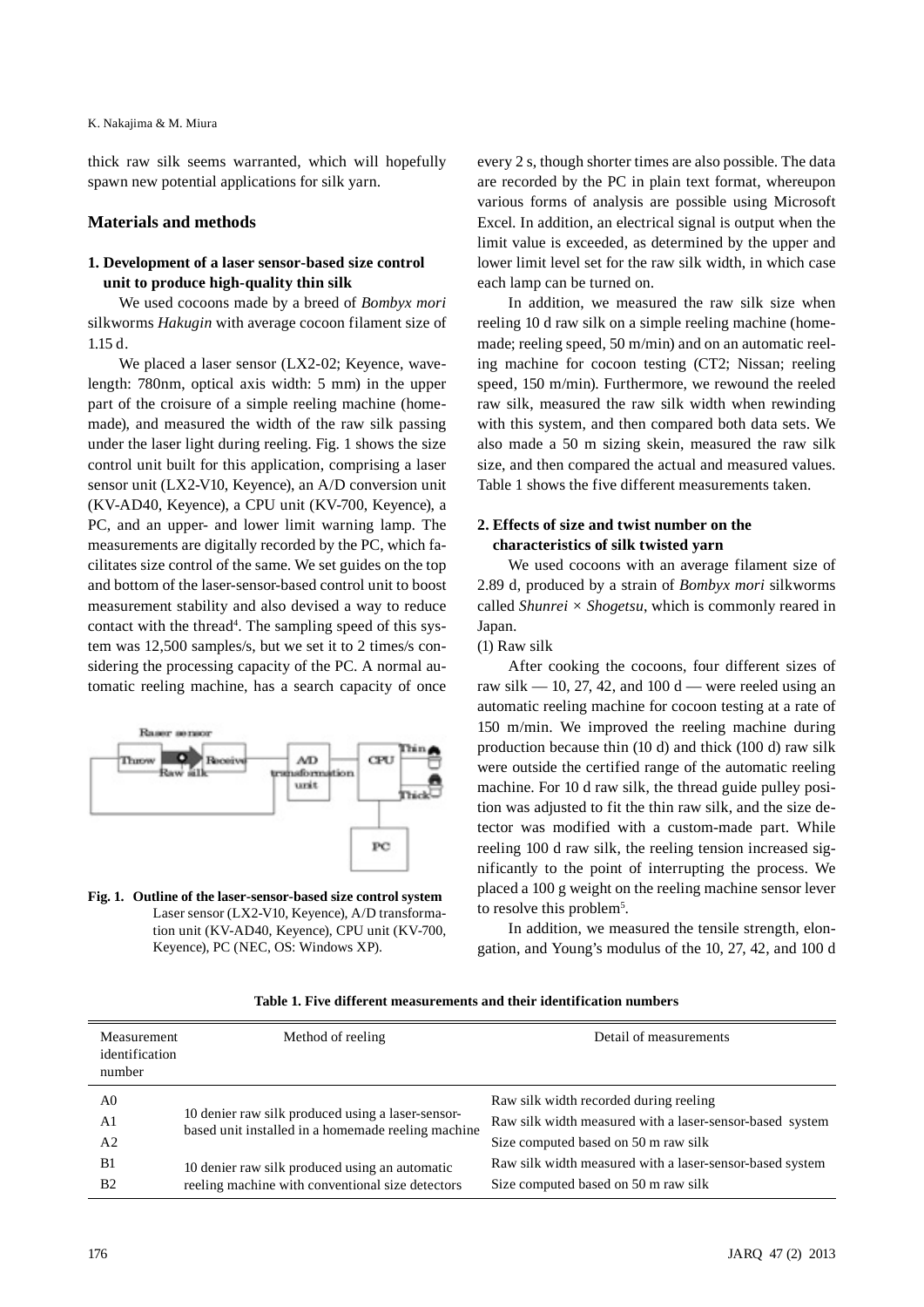raw silk fibers using a tensile testing machine (RT-100, Orientec). In this experiment, we used a sample length of 10 cm and repeated the measurements 50 times. (2) Twisting yarn

Using a doubling and twisting machine (KF-5 32, Suga), we used each raw silk size to produce 200 d twisted yarn with twist numbers of 100, 200, 500, and 1,000 T/m.

We conducted the same investigations for degummed twisted yarn. Degumming was performed with 0.5% Na<sub>2</sub>CO<sub>3</sub> for 20 minutes at 97 $^{\circ}$ C.

Furthermore, we measured the tensile strength, elongation, and Young's modulus for each sample before and after degumming the twisted yarn, using a tensile testing machine. In this experiment, we used a sample length of 10 cm and repeated the measurements 50 times.

We also examined the bending rigidity and hysteresis of the yarn using an automatic pure bending tester (KES-FB2, Kato Tech.). We measured these values ten times on yarn specimens that were 1 cm in length.

# **3. Analysis of a sensory test with thin and thick fabric and a comparison of the KES hand value**

We made a thin fabric (C) from 10 d raw silk that was reeled using thin filaments from *Hakugin* cocoons and a thick fabric (D) made from 100 d raw silk that was reeled using thick filaments from *Ariake* cocoons. We washed both fabrics in water after degumming using a degumming liquid (0.04% Clewat K, 0.3% Marseille soap,  $0.03\%$  Na<sub>2</sub>CO<sub>3</sub>,  $0.3\%$  Na<sub>2</sub>SiO<sub>3</sub>,  $0.05\%$  Scoreroll, and 0.05%  $Na_2S_2O_4$ ) for 2 h at 95°C. We also used the Japanese Industrial Standard silk fabric (E, JIS L 0803) as a reference.

#### (1) Sensory test

We made a 10-cm-square sample to compare the three kinds of fabrics: C, D and E. Because there were three sets, with combinations used to compare two pieces of three kinds of textiles, and with 100 subjects chosen for the three groups, we received a total of 300 evaluations<sup>9</sup>.

We offered a five-category rating scale — "very good," "fairly good," "same level," "fairly bad," and "very bad" — to be applied to the two fabrics for the criteria of *softness*, *plumpness*, *warmth*, *smoothness*, *luster*, and *likability*<sup>6</sup> .

This was followed by a statistical analysis using Scheffe's method of pair comparison.

(2) Kawabata Evaluation System (KES) hand value

We measured the hand value of the three kinds of fabrics — C, D and  $E$  — using a KES automatic tester (KES-FB, Kato Tech.).

#### **Results and discussion**

# **1. Development of a laser- sensor-based size control unit to produce high-quality thin silk**

Fig. 2 shows the raw silk width data (A0), which was measured when this system reeled the raw silk, and the raw silk width data (A1) for when it was rewound and remeasured.

We found that approximately 43.3% of the cocoon filament swelled with water upon reeling, because the mean raw silk width measured during reeling was 47.9 μm, and the mean raw silk width rewound and remeasured was 33.4 μm.

In addition, when both were compared, they displayed similar behavior in terms of the tendency for change in the raw silk width. Fig. 3 shows a graph of the chronological order of the raw silk width data, which was measured by this system when reeling the raw silk (A0) and the raw silk size obtained from the sizing skein. It was considered that we could assume the raw silk size by measuring the raw silk width when reeling the raw silk, because both measurements showed the same tendency.

To check on this, we therefore constructed Fig. 4, which shows a scatter diagram of the measured and actu-



**Fig. 2. Two different series of raw silk width, A0 and A1, as measured by the laser-sensor-based system**



**Fig. 3. Series of widths measured by laser-sensor-based system, A0, and series of raw silk size, A2**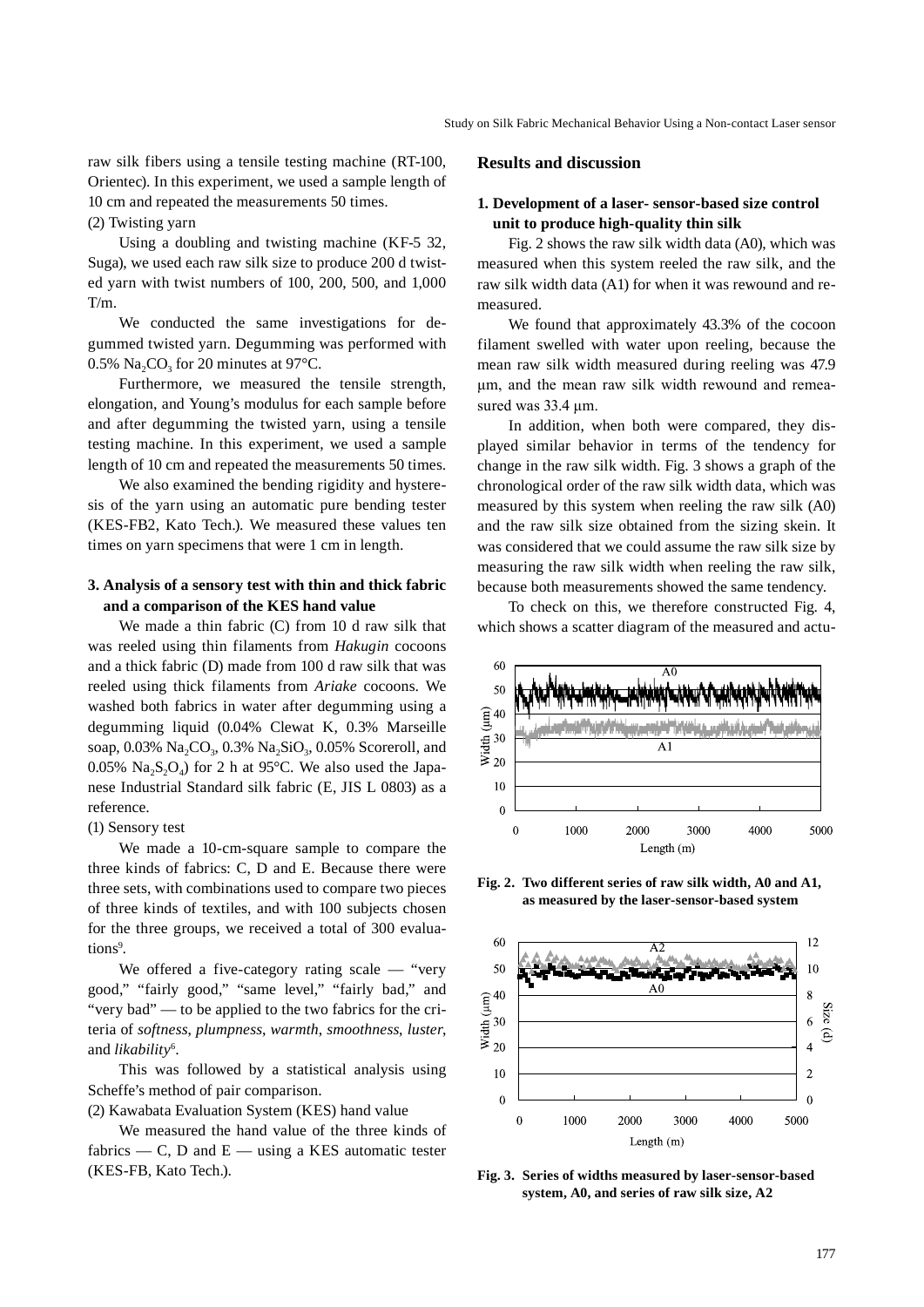K. Nakajima & M. Miura

al values (A0 and A2). As a result of applying a straight line to these data using the least-square method, the expression of relations was as follows:

Raw silk size (A2)

 $= 4.135 + 0.132 \times (Raw silk width A0)$ 

In addition, the coefficient of correlation was 0.63, and the determination of the decision coefficient of the straight line was 0.4. Based on these results we then understood that we could assume the approximate raw silk size by measuring the raw silk width. Fig. 5 shows a frequency distribution map of the raw silk size. Using this system, the size was distributed at a rate of 91%, from 10 to 11 d, with a variation index of 0.03. In addition, it was distributed at a rate of 90%, from 13.5 to 16 d, as determined by the size detector method, with a variation index of 0.05. From these results, we understood that the raw silk size control was effective in this system.

#### **2. Effects of size and twist number on the characteristics of silk twisted yarn**

The mean and standard deviations of the tensile strength, elongation, and Young's modulus of the four different sizes of raw silk are shown in Table 2. The tensile strength has tended to decline and the elongation become imperceptibly small if the filament size becomes adversely thick to date<sup>7</sup>. In addition, the Young's modulus also showed a tendency to decline.

For non-degummed and degummed twisted yarn, the tensile strength increased slightly but concomitantly with an increasing twist number up to 500 T/m, while the mean tensile strength and elongation values differed significantly between the thin and thick silk sizes. The mean tensile strength and elongation for each combination of raw silk size and twist number are shown in Fig. 6. At 1000 T/m, no significant difference was found among the four different raw silk sizes for non-degummed twist yarn.

As can be seen in Fig. 6 (b), unlike the case of the other raw silk sizes, the elongation decreased remarkably in the 1000 T/m twisted yarn composed of 10 d raw silk, which is apparently due to an increase in the helical angle of the twisted yarn, which had a tighter structure depending on the increased twist number of the raw silk<sup>6</sup>. We therefore observed the twisted yarn under a microscope, comparing it with 100 d raw silk to note the helix angle. The microscopic images are presented in Fig. 7.

Table 3 shows the ANOVA results for the tensile strength, elongation, and Young's modulus of the 200 d degummed twisted yarn, produced using four different sizes of raw silk. The size of the raw silk used in creating the twisted yarn had a key effect on the tensile strength,



**Fig. 4. Scatter diagram of measurements, A0 and A2, and least-squares line**



**Fig. 5. Size distribution for two types of raw silk, A2 and B2**

| Table 2. Mean and standard deviations of tensile strength, elongation, and Young's modulus of |  |  |  |
|-----------------------------------------------------------------------------------------------|--|--|--|
| four different sizes of raw silk                                                              |  |  |  |

| Raw silk size | Tensile strength |        | Elongation       |     | Young's modulus |        |
|---------------|------------------|--------|------------------|-----|-----------------|--------|
|               | (Pa)             | $Sd^*$ | $Sd^*$<br>$(\%)$ |     | (MP a)          | $Sd^*$ |
| 10d           | 3.549            | 151.2  | 22.3             | 1.4 | 0.116           | 0.005  |
| 27d           | 3.474            | 190.4  | 23.8             | 1.7 | 0.107           | 0.004  |
| 42d           | 3.406            | 196.6  | 24.6             | 1.4 | 0.104           | 0.005  |
| 100d          | 3,233            | 133.4  | 24.6             | 1.4 | 0.099           | 0.006  |

\* Standard deviation.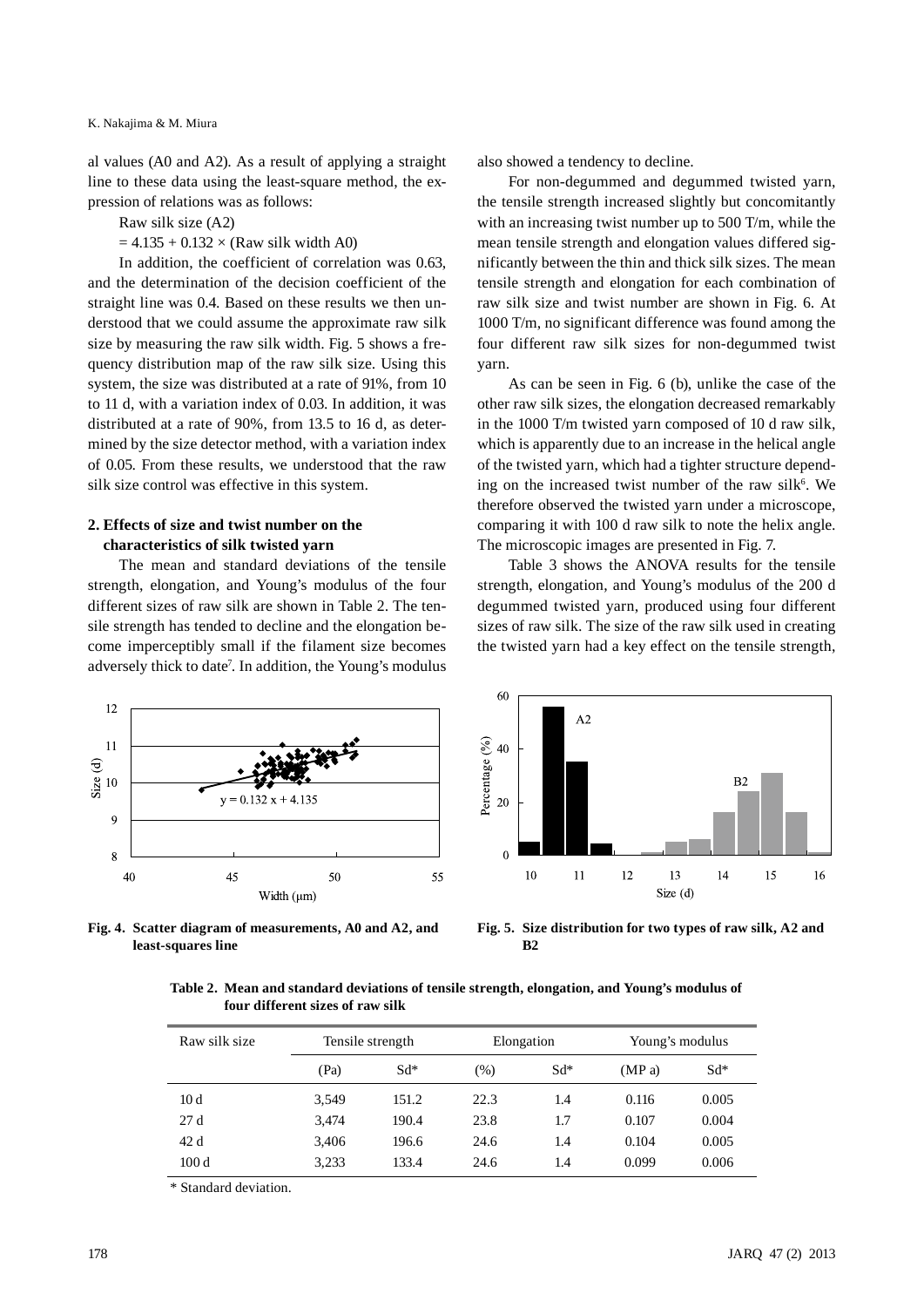elongation and Young's modulus, while the twist number and its interaction with the size of the raw silk were also highly significant factors for all three physical properties.

Fig. 8 shows the variations for bending rigidity and hysteresis. For twisted yarn, the bending rigidity rose with increasing twist number, as shown in Fig. 8 (a). It



#### **Fig. 6. Effect of twist number on tensile strength: (a) elongation, (b) in raw silk yarn prepared with different sizes of raw silk**

Each point is presented as the mean value of 50 measurements. Closed symbols: squares, diamonds, triangles and circles represent 10, 27, 42, and 100 d, respectively.

also rose as the raw silk size increased for twist numbers from 100 to 200 T/m. The values of the bending rigidity for 1000 T/m, however, showed a reverse order of those for 100 T/m.

The rate at which the bending rigidity increased relative to 100 d raw silk was smaller than for the other silk types. The improved bending rigidity and hysteresis values for smaller sizes of raw silk up to 500 T/m seem attributable to the smaller second moment of the yarn section, which, in turn, is due to the more numerous  $filaments<sup>11</sup>$ .

The bending rigidity and hysteresis of the degummed twisted yarn were less than those of the non-degummed yarn, although they rose with increasing twist number.

Conversely, the ANOVA results for bending rigidity and hysteresis are shown in Table 4. In contrast to the results for non-degummed twisted yarn, no significant difference was found for hysteresis relative to either raw silk size or its interaction with the twist number. This lack of difference might be attributable to gaps generated within the twisted yarn by the removal of sericin, which decreases the size effect of the raw silk. The influence of the twist number on the twisting properties was extremely strong.

# **3. Analysis of sensory test with thin and thick fabric and a comparison of the KES hand value**

## (1) Sensory test

The results of a sensory test that employed human touch on the three fabrics showed significant differences among the fabrics in terms of *softness*, *smoothness*, *luster*, and *likability* and indicated that thin fabrics are preferable. In addition, differences in the sensory level based on the sex and age of participants were also confirmed, hence these factors influenced the generation of results (see Table 5). Overall, the results showed that consumers prefer fabrics that are soft and smooth, and also have luster.



**Fig. 7. Microscopic views of 200 d non-degummed twisted yarn with a twist number of 1000, made from (a) 10 d raw silk, and (b) 100 d raw silk Scale bar = 100μm**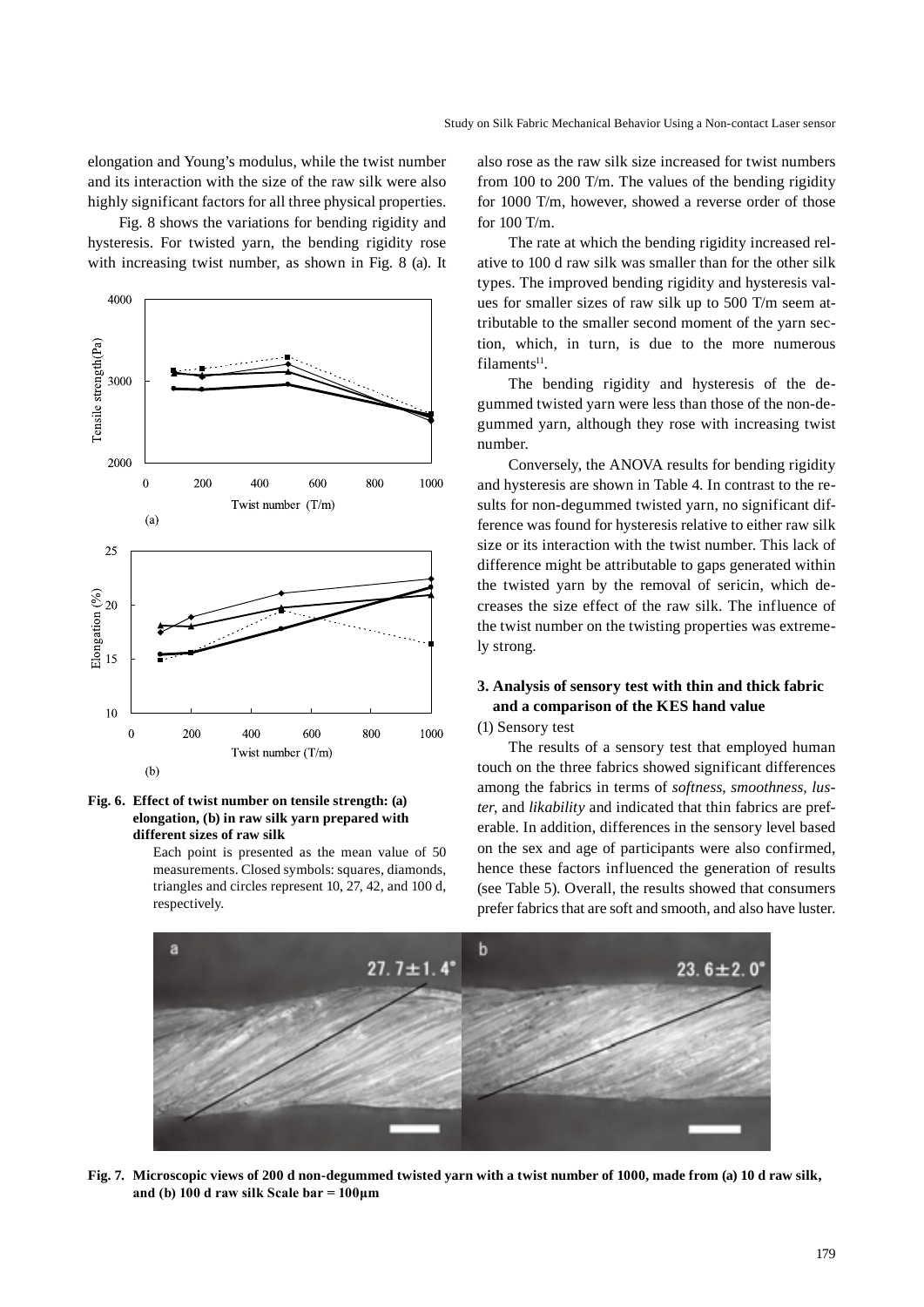| Factor      |                   | Tensile strength | Elongation | Young's modulus |
|-------------|-------------------|------------------|------------|-----------------|
| F Value     | Raw silk size (A) | 763.2            | 291.7      | 166.2           |
|             | Twist number (B)  | 836.4            | 705.8      | 2,522.9         |
|             | $A \times B$      | 79.9             | 37.5       | 16.8            |
| Significant | Raw silk size (A) | **               | $***$      | **              |
|             | Twist number (B)  | $**$             | $***$      | $***$           |
|             | $A \times B$      | **               | **         | **              |
|             |                   |                  |            |                 |

**Table 3. ANOVA results showing three physical properties for 200d degummed twisted yarn**

Level of significance: 1%, \*\*; 5%, \*





#### (2) KES hand value

Table 6 shows how the KES hand value showed the mean of the basic dynamics property value for all three types of fabrics. This figure was calculated thinly-made for the 201LDY women's upper garments category that we measured using the KES-FB system<sup>1</sup>.

In response to pulling, based on the LT, WT, and EM values, we understood that fabric D could be easily lengthened, and its positive recovery performance was also shown, because of the large RT value. In addition, we understood that fabric D was hard to bend due to its large B value, and had a poor recovery performance due to its large 2HB value.

We understood that fabric E was hard to shear from its G value, and that its recovery performance was poor due to its large 2HG and 2HG5 values.

We understood that fabric D had the lowest degree of fluency, based on a comparison of the surface values of each fabric.

Next, Fig. 9 shows a comparison of the properties of each fabric. As can be understood from this, fabric C was soft because its "KOSHI" and "HARI" were low and its "SHINAYAKASA" was high.

In addition, we understood that fabric D was hard because its "KOSHI", "HARI" and "KISHIMI" were high and its "SHINAYAKASA" was low.

Fabric E, conversely, shows a value that is between those of the two fabrics.

#### **Conclusion**

In this study, raw material cocoons were chosen and the raw silk production method used to construct silk fabrics with characteristics suitable for making thin and anti-wrinkle silk fabrics was examined. In addition, the influence of the conditions of thread processing on the thread properties was examined. Fabrics were also woven using thin and thick raw silk, whereupon their texture was evaluated using a sensory test and KES hand values.

A system for controlling the size of wet raw silk threads using a laser sensor was developed. With this sensor, thin raw silk threads with intended size of 10 d were made, after which their properties were evaluated. The size of this raw silk was compared with that of the silk made using a conventional size detector, and the new laser sensor system was found to be more effective, with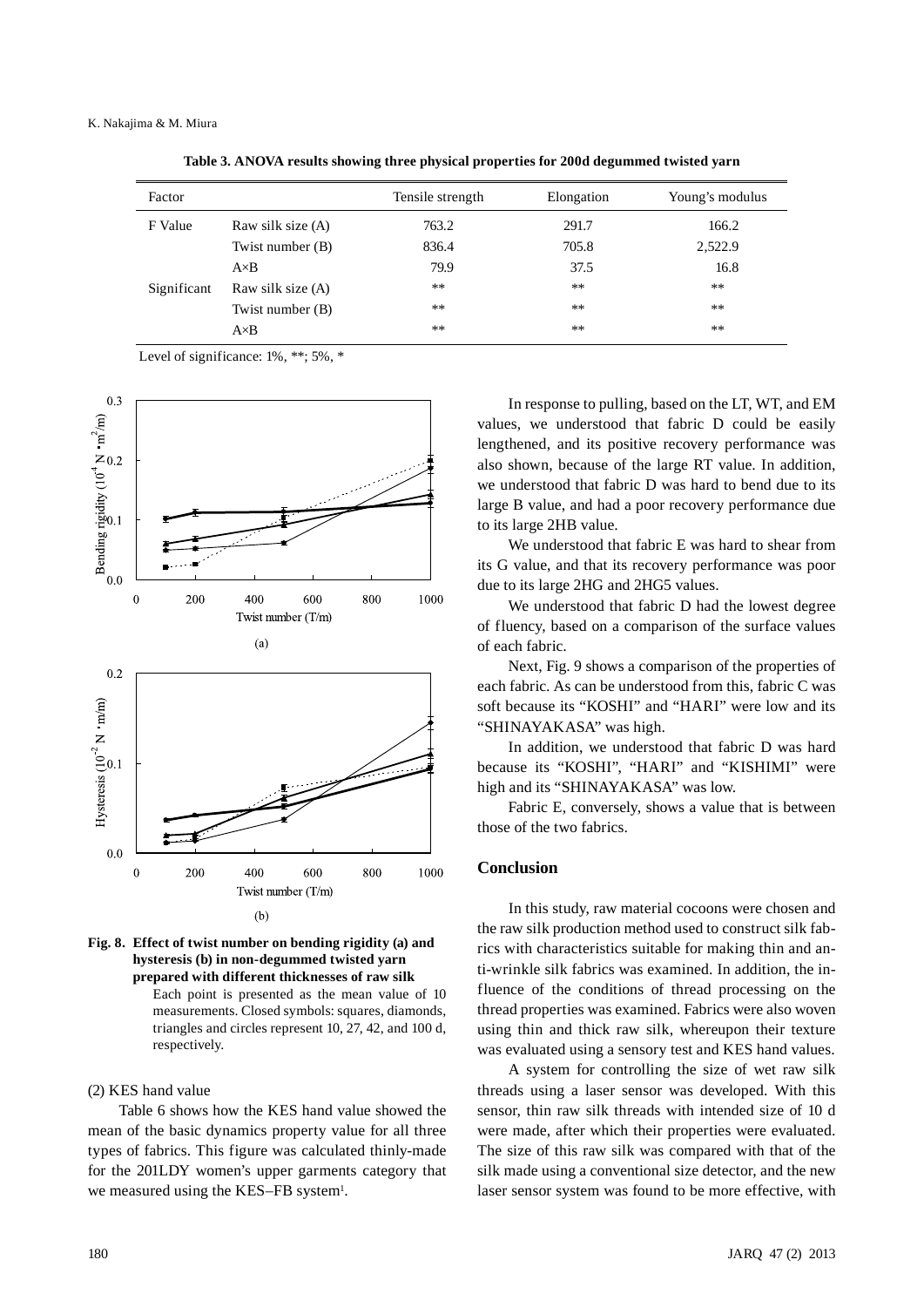| Factor      |                   | Bending rigidity | Hysteresis |
|-------------|-------------------|------------------|------------|
| F Value     | Raw silk size (A) | 6                | 0.8        |
|             | Twist number (B)  | 398.4            | 145.4      |
|             | $A \times B$      | 2.5              | 0.4        |
| Significant | Raw silk size (A) | **               |            |
|             | Twist number (B)  | **               | **         |
|             | $A \times B$      | $***$            |            |

**Table 4. ANOVA results showing bending rigidity and hysteresis of degummed twisted yarn**

Level of significance: 1%, \*\*; 5%, \*

# **Table 5. Correlative line with a marking result of the sensory test and sex and generation distinction**

|            | $(C-D)$          |                    |                |                    |                |                    |             |                     |
|------------|------------------|--------------------|----------------|--------------------|----------------|--------------------|-------------|---------------------|
| Average    | Softness<br>2.40 | Plumply<br>$-0.08$ | Warmth<br>0.02 | Smoothness<br>0.06 | Luster<br>1.24 | Likability<br>0.66 | Sex<br>1.67 | Generation<br>30.60 |
| Softness   |                  |                    |                |                    |                |                    |             |                     |
| Plumply    | $0.241$ *        |                    |                |                    |                |                    |             |                     |
| Warmth     | 0.027            | $0.354$ **         |                |                    |                |                    |             |                     |
| Smoothness | 0.025            | 0.089              | $-0.128$       |                    |                |                    |             |                     |
| Luster     | 0.144            | $-0.052$           | $-0.031$       | 0.180              |                |                    |             |                     |
| Likability | $0.322$ **       | $0.350$ **         | $0.367$ **     | 0.056              | 0.163          |                    |             |                     |
| Sex        | 0.168            | 0.156              | $0.302$ **     | $-0.166$           | $-0.150$       | 0.169              |             |                     |
| Generation | 0.106            | 0.092              | 0.154          | $-0.079$           | $-0.254$ **    | 0.007              | 0.052       |                     |
|            |                  |                    |                | $(D - E)$          |                |                    |             |                     |
| Average    | Softness<br>1.72 | Plumply<br>0.60    | Warmth<br>0.66 | Smoothness<br>2.44 | Luster<br>1.82 | Likability<br>0.90 | Sex<br>1.66 | Generation<br>29.40 |
| Softness   |                  |                    |                |                    |                |                    |             |                     |
| Plumply    | $0.392$ **       |                    |                |                    |                |                    |             |                     |
| Warmth     | 0.060            | $0.584$ **         |                |                    |                |                    |             |                     |
| Smoothness | $0.604$ **       | $0.221$ *          | $-0.003$       |                    |                |                    |             |                     |
| Luster     | $0.203$ *        | $-0.041$           | $-0.283$ **    | $0.408$ **         |                |                    |             |                     |
| Likability | $0.534$ **       | $0.225$ *          | $-0.018$       | $0.584$ **         | $0.390$ **     |                    |             |                     |
| Sex        | 0.156            | $-0.036$           | $-0.158$       | $0.210*$           | $0.515$ **     | $0.274$ **         |             |                     |
| Generation | $-0.510$ **      | $-0.122$           | 0.023          | $-0.335$ **        | $-0.240$ *     | $-0.419$ **        | $-0.213$ *  |                     |
|            |                  |                    |                | $(C - E)$          |                |                    |             |                     |
| Average    | Softness<br>1.72 | Plumply<br>0.60    | Warmth<br>0.66 | Smoothness<br>2.44 | Luster<br>1.82 | Likability<br>0.90 | Sex<br>1.66 | Generation<br>29.40 |
| Softness   |                  |                    |                |                    |                |                    |             |                     |
| Plumply    | 0.184            |                    |                |                    |                |                    |             |                     |
| Warmth     | $0.390$ **       | 0.170              |                |                    |                |                    |             |                     |
| Smoothness | $0.215$ *        | $-0.083$           | $0.369$ **     |                    |                |                    |             |                     |
| Luster     | $-0.172$         | $-0.092$           | 0.046          | $0.422$ **         |                |                    |             |                     |
| Likability | $0.430$ **       | 0.161              | $0.434$ **     | $0.242*$           | $-0.084$       |                    |             |                     |
| Sex        | $-0.031$         | 0.085              | $-0.060$       | $-0.112$           | $-0.073$       | 0.115              |             |                     |
| Generation | $-0.117$         | $-0.139$           | $-0.007$       | 0.043              | 0.138          | $-0.058$           | $-0.157$    |                     |

Level of significance: 1%, \*\*; 5%, \*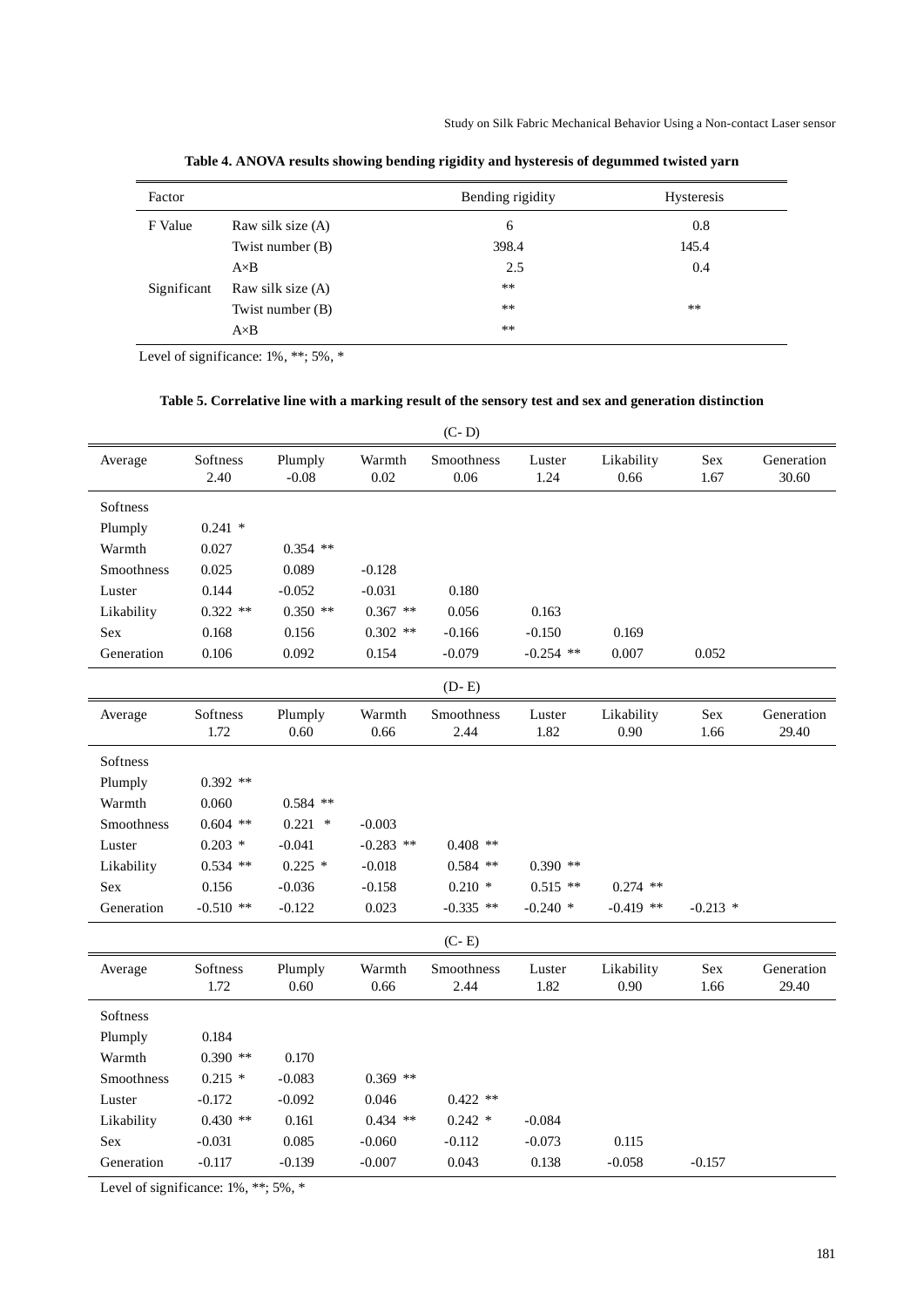|                    |            |                     | $\mathsf{C}$ | D      | E      |
|--------------------|------------|---------------------|--------------|--------|--------|
| <b>TENSILE</b>     | EM         | %                   | 5.20         | 7.56   | 3.17   |
|                    | LT         |                     | 0.712        | 0.611  | 0.661  |
|                    | <b>WT</b>  | $gf \cdot cm/cm^2$  | 7.70         | 11.55  | 5.28   |
|                    | RT         | $\%$                | 48.96        | 60.61  | 60.76  |
| <b>BENDING</b>     | B          | $gf \cdot cm^2$ /cm | 0.0203       | 0.0539 | 0.0419 |
|                    | 2HB        | $gf \cdot cm/cm$    | 0.0089       | 0.0152 | 0.0160 |
| SHEAR              | G          | $gf/cm \cdot deg$   | 0.06         | 0.03   | 0.11   |
|                    | 2HG        | gf/cm               | 0.02         | 0.00   | 0.05   |
|                    | 2HG5       | gf/cm               | 0.50         | 0.10   | 0.99   |
| <b>SURFACE</b>     | MIU        |                     | 0.242        | 0.254  | 0.243  |
|                    | <b>MMD</b> |                     | 0.0108       | 0.0246 | 0.0099 |
|                    | <b>SMD</b> | μm                  | 2.918        | 4.440  | 4.150  |
| <b>COMPRESSION</b> | LC         |                     | 0.548        | 0.360  | 0.213  |
|                    | <b>WC</b>  | $gf \cdot cm/cm^2$  | 0.630        | 0.081  | 0.025  |
|                    | RC         | $\%$                | 69.84        | 72.84  | 72.00  |
| <b>THICKNESS</b>   | T          | mm                  | 0.183        | 0.310  | 0.164  |
| WEIGHT             | W          | $mg/cm^2$           | 2.6500       | 7.8750 | 5.8250 |

**Table 6. Comparison of basic dynamics property values (Average)**





Using a fabric texture measurement system (KES-FB, Kato Tech.), we measured the texture of three types of fabrics of C, D, and E.

a smaller size deviation in the raw silk.

In addition, the physical and twisting properties of various types of raw and degummed silk threads were compared by varying the size and twist number. The results suggest that for the twisted degummed silk threads, the flexural properties were significantly better in the 100 d group, in which the twist number was particularly high, indicating that thick raw silk threads allow the production of silk with superior flexural properties.

Conversely, thin fabrics were made using the thinfilament silkworm race *Hakugin* and thick fabrics were made using the thick-filament silkworm race *Ariake*. A sensory test was conducted on these fabrics and the results were compared with the texture properties of the fabrics as determined by the KES. The sensory test results showed significant differences in four criteria: *softness*, *smoothness*, *luster*, and *likability*. In addition, differences in sensory values emerged between genders and among the age groups of the participants.

With regard to texture, the *Hakugin* fabrics had lower "KOSHI" and "HARI" values, and a higher "SHI-NAYAKASA" value, which indicates that the *Hakugin* fabrics were softer. These results suggest that it is desirable to make thin fabrics using the thin-filament type of cocoon.

Although KES is a measurement method originally intended for wool fabrics, it was employed in this study because it is also commonly applied to evaluate the characteristics of silk fabrics.

To specifically evaluate the impact of the properties of silk thread on cloth characteristics, further study is necessary, which will investigate the impact of slight changes in weaving conditions during the silk cloth manufacturing process.

#### **References**

- 1. Kawabata, N. (1980) Standardization and the analysis of texture evaluation. *J. Tex. Eng.*, Osaka, Japan, 87 [In Japanese].
- 2. Kogure, S. (1956) *Quality of the raw silk and the fabric*. Gihodo Co., Inc. Tokyo. pp. 496 [In Japanese].